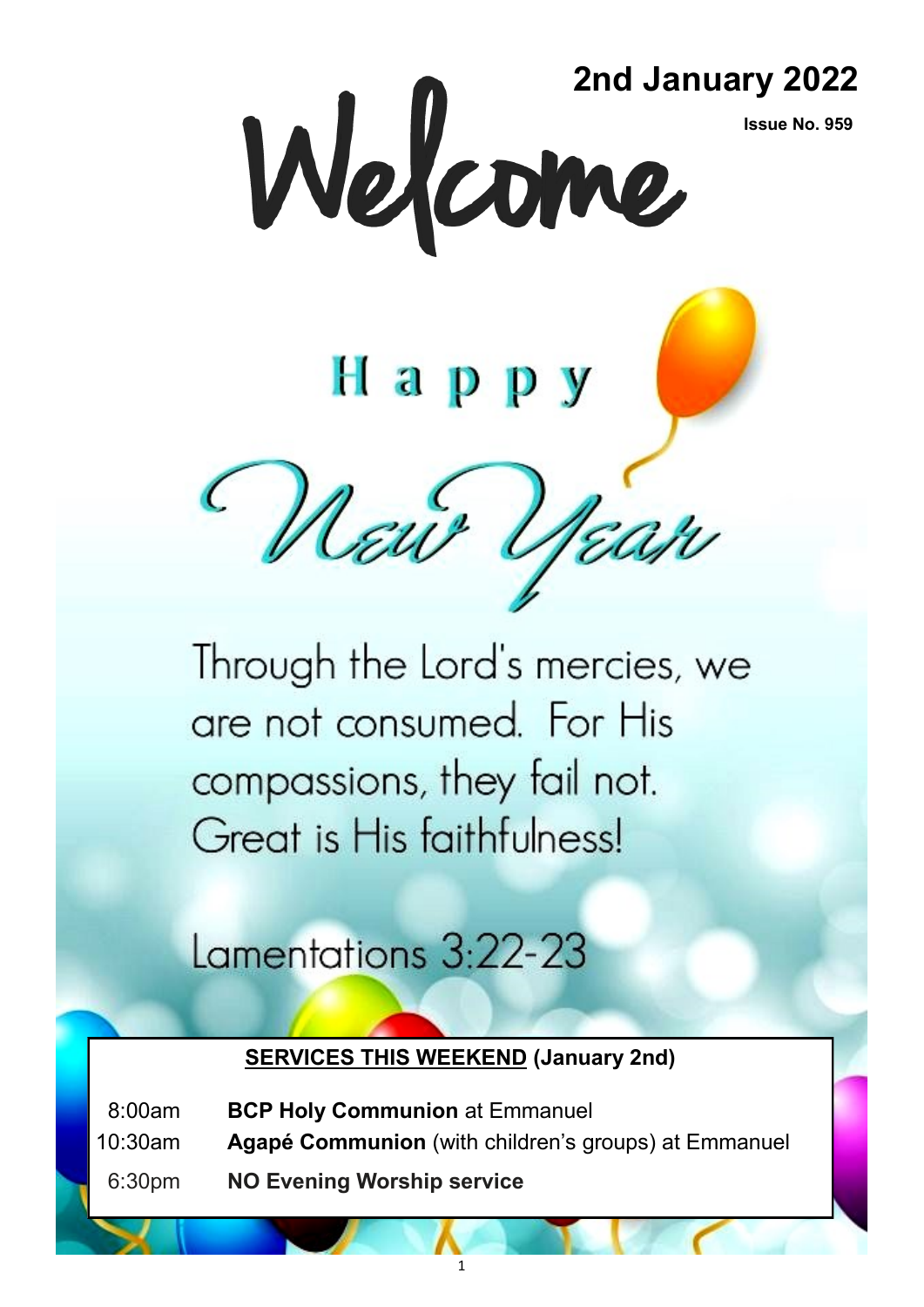## **MAGAZINE LINK**

#### **<https://www.emmanuelplymouth.co.uk/Publisher/File.aspx?ID=300357>**

#### **PARISH MAGAZINE**

Jan/Feb magazine online now! Click **[here](https://www.emmanuelplymouth.co.uk/Publisher/File.aspx?ID=300357)** or the link above. Some printed copies maybe available today, if not please check back next week!

#### **SERVICES**

## facebook You Tube

#### **Sunday**

Emmanuel's Sunday services are shown on the front page. Please note, the 10.30am service is live on **[Facebook](https://www.facebook.com/emmanuelwithstpauls/)** and **[YouTube](https://www.youtube.com/channel/UCqTPdwPeUXD1TIFuG76xLfg)**. There is also a 10am service at St Paul's.

**Monday – Thursday, plus Saturday**, 9am Morning prayers on **[Facebook](https://www.facebook.com/emmanuelwithstpauls/)**

**Wednesday,** 10.30am Short agape service at Emmanuel

**Monday – Sunday**, 9pm A short service of Compline on **[Facebook](https://www.facebook.com/emmanuelwithstpauls/)**

**We thank God that the work here is enabled by generous financial provision from our congregation. Should you wish to contribute by cash or contactless, offering plates are placed at the back of the church. Alternatively there are forms at the back of church if members of the congregation wish to give by standing order**

#### **TEA BREAK**

Fridays 2pm, Church Hall - come and join us, it's restarting soon with a spring term programme. See **[Peter](mailto:skyeye1@sky.com)** or **[Richard](mailto:richard584f@gmail.com)** for more details

#### **MISSION OF THE MONTH**

We are all called to serve God in different ways and engage with His purposes. The Mission Committee is hoping to encourage you in mission in 2022, whether to active service, to be prayer warriors or to give practical or financial support. In order to do this we will continue with suggesting a 'Mission of the Month' for you to support.

The Mission of the Month for January is the **[Naval and Military](https://nmbs.org.uk/)  [Bible Society.](https://nmbs.org.uk/)**

It strongly believes in the power of God's Word and exists to support the Services by supplying Bibles and other Christian resources to uniformed personnel, seafarers and associated organisations, both in the UK and world wide.

More information to follow next week.

### **WEBSITE LINK <https://www.emmanuelplymouth.co.uk/>**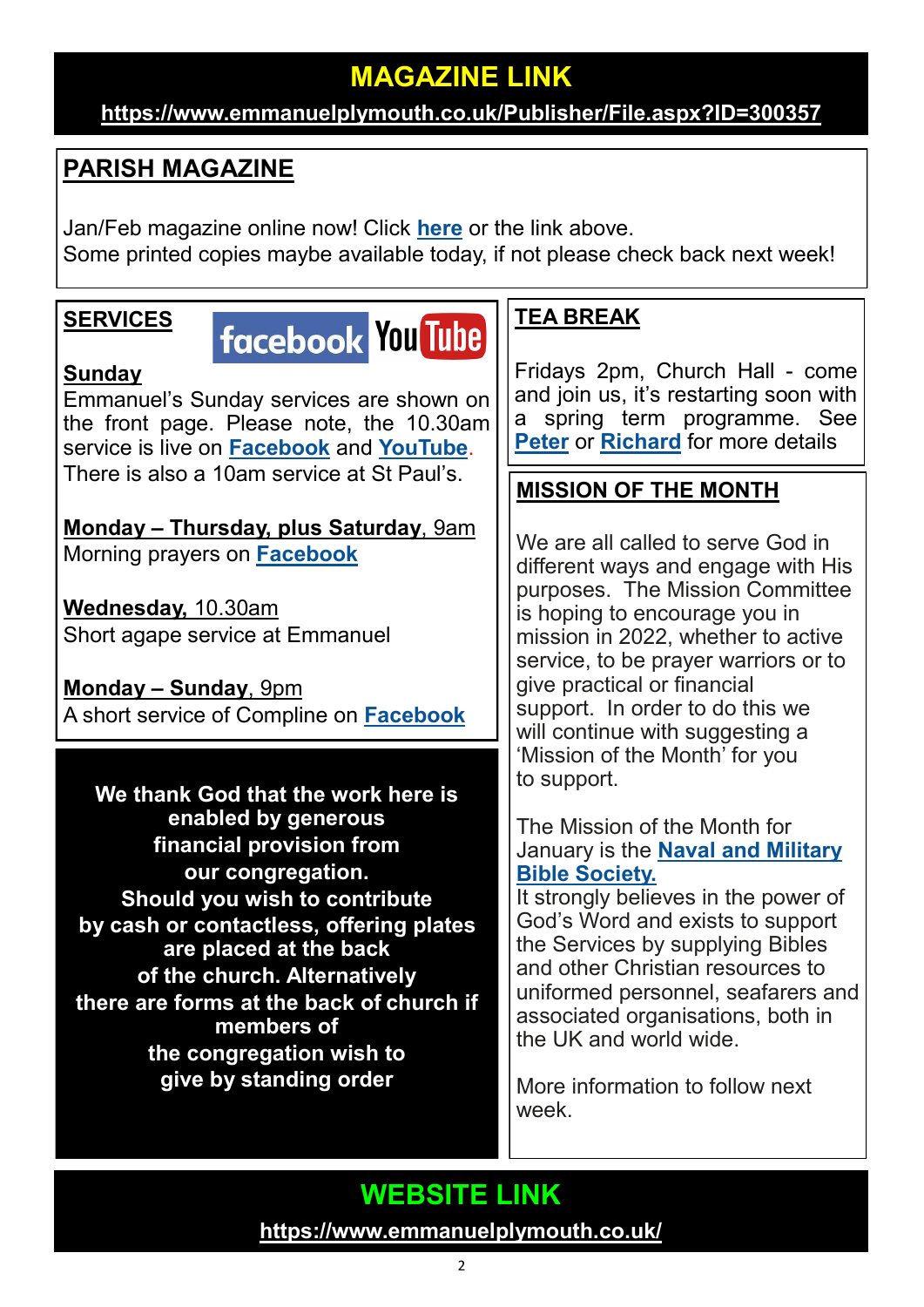## **YOU TUBE SUNDAY SERVICE STREAMING LINK**

**<https://www.youtube.com/channel/UCqTPdwPeUXD1TIFuG76xLfg>**

#### **THE WHOLE EMMANUEL CATALOGUE**

You need a lawn fertiliser spreader (or an electric drill, or temporary space in a freezer, or a 50m tape measure or ...) but don't have one? Borrowing from a friend saves an unnecessary purchase, saves resource worldwide, saves space in our garages and gives a chum the satisfaction of helping out.

Now you can use the power of the World Wide Web to make this happen easily – just join the Whole Emmanuel Catalogue WhatsApp group via this link - **[https://](https://chat.whatsapp.com/EsX5zmY5NT574UB3V5pSVB) [chat.whatsapp.com/EsX5zmY5NT574UB3V5pSVB](https://chat.whatsapp.com/EsX5zmY5NT574UB3V5pSVB)** or by pointing your smartphone camera at the QR code. Then just post your request, and if someone can help, they probably will!

Cement mixer anyone?

For more information, see **[Simon Springett](mailto:simonspringett@yahoo.com)**

#### **THE BEREAVEMENT JOURNEY**

Commencing mid January 2022, a series of six sessions will be offered, looking at the Bereavement Journey. Whilst we would like to run the course face to face, in the light of Omicron, it may prove necessary to move it online, using Zoom. The sessions are designed to help people work through their grief and are suitable for anyone who has lost someone close to them at any time. The format for the first five sessions will be two short films produced by Holy Trinity Church Brompton, followed by a time of discussion, wherein you can say as little or as much as you feel comfortable with. The final sixth session is optional and will cover faith questions in bereavement from a Christian perspective.

If you, or someone you know, would like to know more, please contact **[Kathryn](mailto:kmcguinness59@gmail.com)  [McGuinness](mailto:kmcguinness59@gmail.com)** or refer to the church's website where a link to a short promotional film can be found.

#### **CAN YOU HELP?**

After Christmas I am going to tidy up and throw away/recycle any of the flower vases and other sundries (jars, candles, etc) that have been collecting dust for a very long time but are hardly ever or never used. If there's anyone in church who knows anything about their history I would appreciate knowing it. Many thanks! **[Carol Springett](mailto:carolspringett54@gmail.com)**

## **MAGAZINE LINK**

**<https://www.emmanuelplymouth.co.uk/Publisher/File.aspx?ID=300357>**